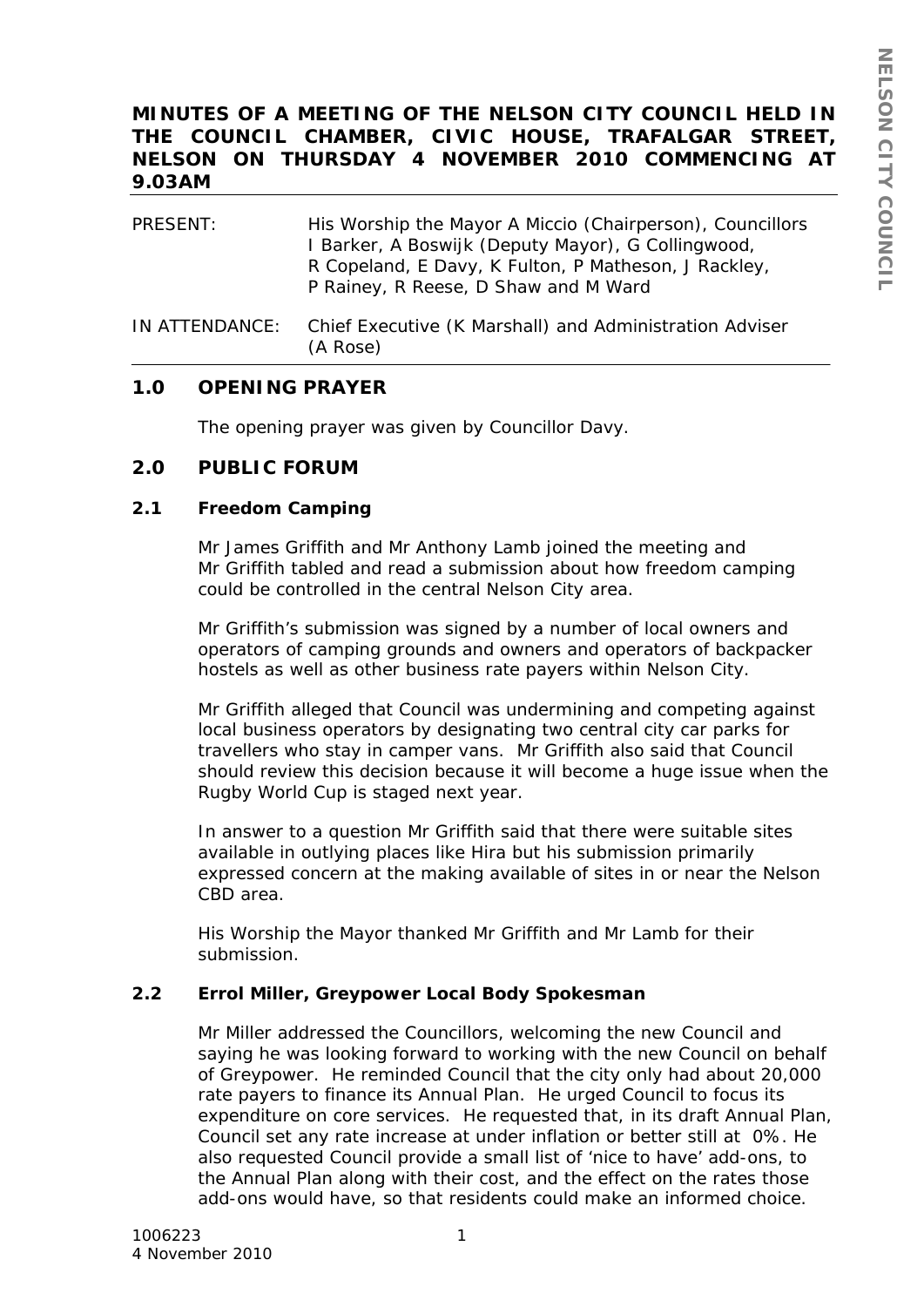In answer to a question Mr Miller said he thought that the Council's Annual Plan Workshop should be held in public.

His Worship the Mayor thanked Mr Miller for his presentation.

### **2.3 Nelson Residents' Association**

Ms Pam Frahm, Vice President and Mr Ken Meredith, Secretary of the Nelson Residents' Association addressed the Council. Ms Frahm congratulated all Councillors on their election and she said that the Nelson Residents' Association looked forward to working with Council over the months to come. She urged Council to keep any rates increase in line with the average wage increase. She also requested Council not to shower its rate payers with gifts and reminded Council that it was limited to funding what it can afford and it could not possibly satisfy all citizens' wishes but should focus on developing a safe, healthy city.

Following some questions on how the Association promotes itself, its membership and how it saw itself working with Council the Mayor thanked Ms Frahm and Mr Meredith for their presentation.

# **3.0 CONFIRMATION OF MINUTES**

Resolved

*THAT the minutes of a meeting of the Nelson City Council, held on Thursday 7 October 2010, be confirmed as a true and correct record.* 

Shaw/Boswijk Carried

## **4.0 MAYORS REPORT**

His Worship the Mayor addressed the Council on the recent spate of three violent assaults within the City. He said this was a community issue and something Council should be concerned about. He said he had had discussions with the Chief Executive on how Council as a group can bring this issue forward. He said that Council already does a lot to make the city safer and it will continue to do more and seek more ways to involve itself.

During discussion it was agreed that Inspector Brian McGurk would be invited to a future Council meeting to address the Council on this issue.

Councillor Davy reminded all Councillors that there was an opportunity for them to travel with the regular police patrols from 11pm to 4am to experience for themselves what the problems were that occurred in the city in the early hours. His Worship the Mayor encouraged as many Councillors as possible to take up this offer of the police.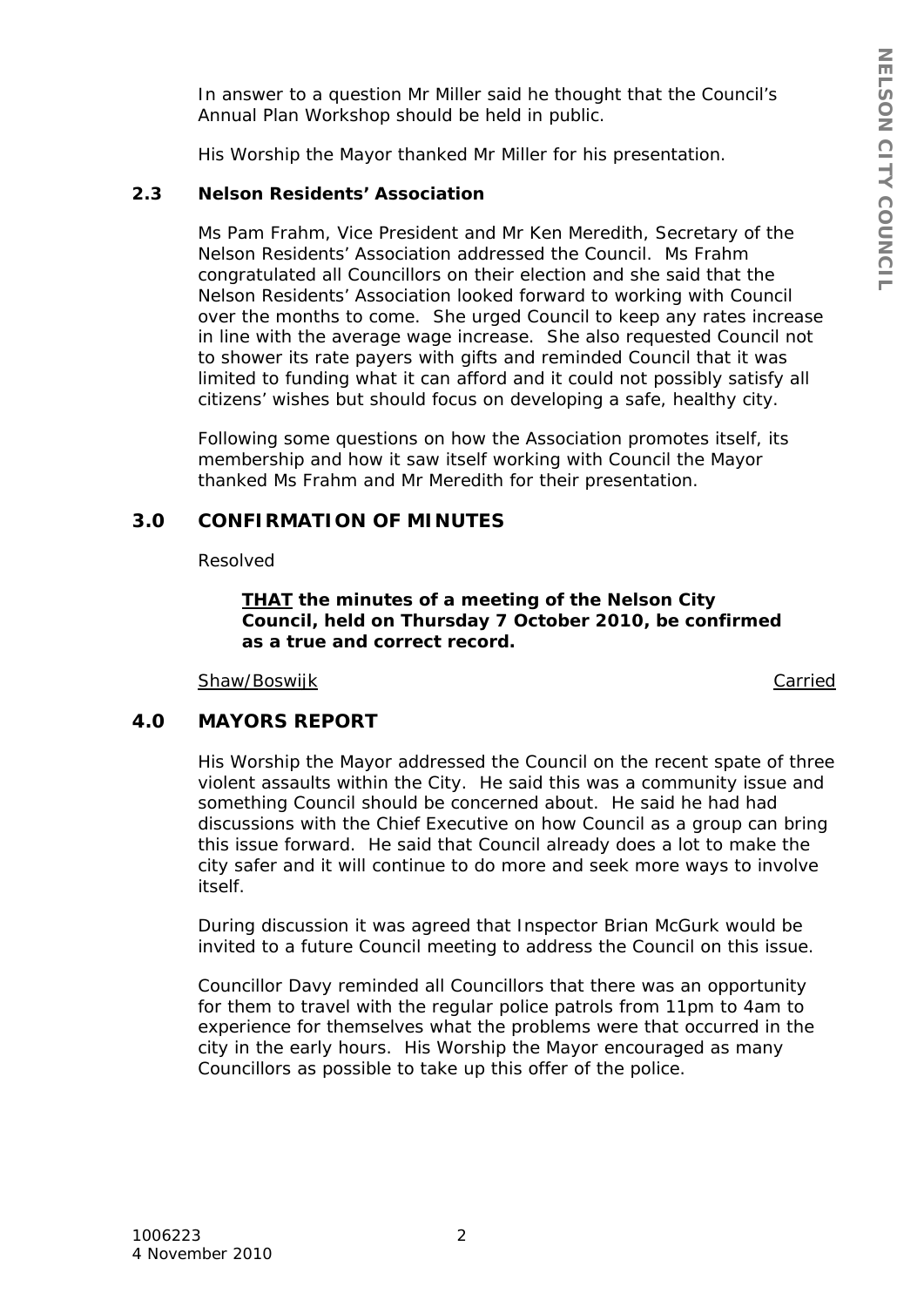# **5.0 REPORTS POLICY**

### **5.1 Remuneration System for Elected Members**

Document number 985840, agenda pages 4-7 refer.

The Acting Manager Strategic Response, Mark Tregurtha, presented the report. The Council discussed the various options in the report. Option 1a found favour with a majority of Council although there was some discussion as to whether a resolution could be passed until Council had decided on whether it was going to pursue a committee structure format. There was also a suggestion that a request should be made to the Remuneration Authority to approve a communications allowance for Councillors of \$150 net per month.

During the discussion Councillors considered the Nelson City Council Expenses Policy 2010-2011 and there was support for an alteration to the Policy to allow the Mayor delegated power of approval for Councillors to attend conferences, seminars and training if this was needed between regular Council meetings.

Councillor Matheson proposed and Councillor Davy seconded the recommendation in the report amended to include the comments regarding the communications allowance and the delegated power for the Mayor to approve Councillors attending meetings.

Councillor Shaw and seconded Councillor Fulton moved that the recommendation lie on the table until Council has decided whether it is operating with Committees and what the workload on individual Councillors is likely to be. This procedural motion was put and lost.

The meeting returned to consider the original motion and it was resolved

*THAT the remuneration system option 1a as set out in report 985840 apply until 30 June 2011 and be confirmed for referral to the Remuneration Authority for its approval;* 

*AND THAT the Expenses Policy attached to report 985840 be confirmed to go to the Remuneration Authority for its approval with the following amendments:* 

*An additional sentence added on to paragraph 3 stating, "that in the event of urgent issues arising that are unable to be considered at a Council Committee Meeting, the Mayor be delegated the power of approval with a requirement to report back at the following Council Meeting."* 

*AND THAT the \$500 limit for the communications allowance be adopted in the interim as recommended by the Remuneration Authority.*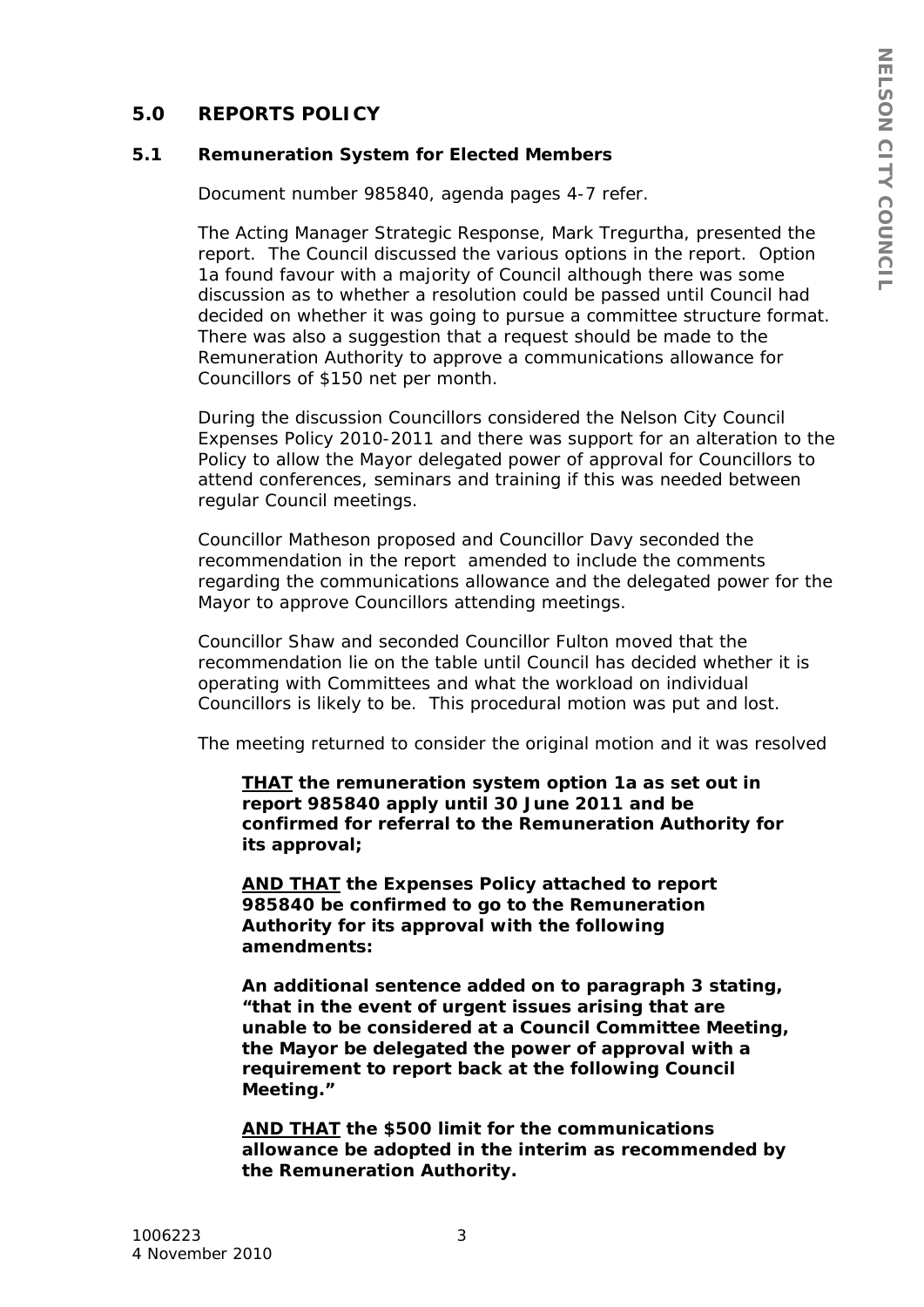### *AND THAT the Remuneration Authority be requested to approve a communications allowance of \$150 net per month to each Councillor.*

Matheson/Davy Carried

### **5.2 2010 Council Survey of Residents**

Document number 997385, agenda pages 8-10 refer.

The Monitoring and Research Adviser, Jacqui Irwin, together with the Acting Manager Strategic Response, Mark Tregurtha, presented the report and made a powerpoint presentation on the results of the survey.

During the presentation a copy of the survey results was tabled.

Resolved

*THAT report number 997385 and the 2010 Council Survey of Residents Report be received.* 

Ward/Shaw Carried

**6.0 REPORTS FROM COMMITTEES** 

#### **6.1 Youth Council – 23 August and 22 September 2010**

Resolved

*THAT the minutes of the meeting of the Nelson Youth Council held on 23 August and 22 September be received.* 

Davy/Rainey Carried

### **6.2 Rugby World Cup Steering Group – 18 August 20100**

Resolved

*THAT the minutes of the meeting of the Nelson Rugby World Cup 2011 Steering Group held on 18 August 2010 be received.* 

Boswijk/Ward **Carried** Carried Carried Carried Carried Carried Carried Carried Carried Carried Carried Carried Carried Carried Carried Carried Carried Carried Carried Carried Carried Carried Carried Carried Carried Carried

**6.3 Founders Heritage Park Sub Committee – 25 August and 29 September 2010** 

Resolved

*THAT the minutes of the meetings of the Founders Heritage Park Sub Committee, held on Wednesday 25 August and Wednesday 29 September 2010 be received.* 

Davy/Barker Carried Carried Carried Carried Carried Carried Carried Carried Carried Carried Carried Carried Carried Carried Carried Carried Carried Carried Carried Carried Carried Carried Carried Carried Carried Carried Ca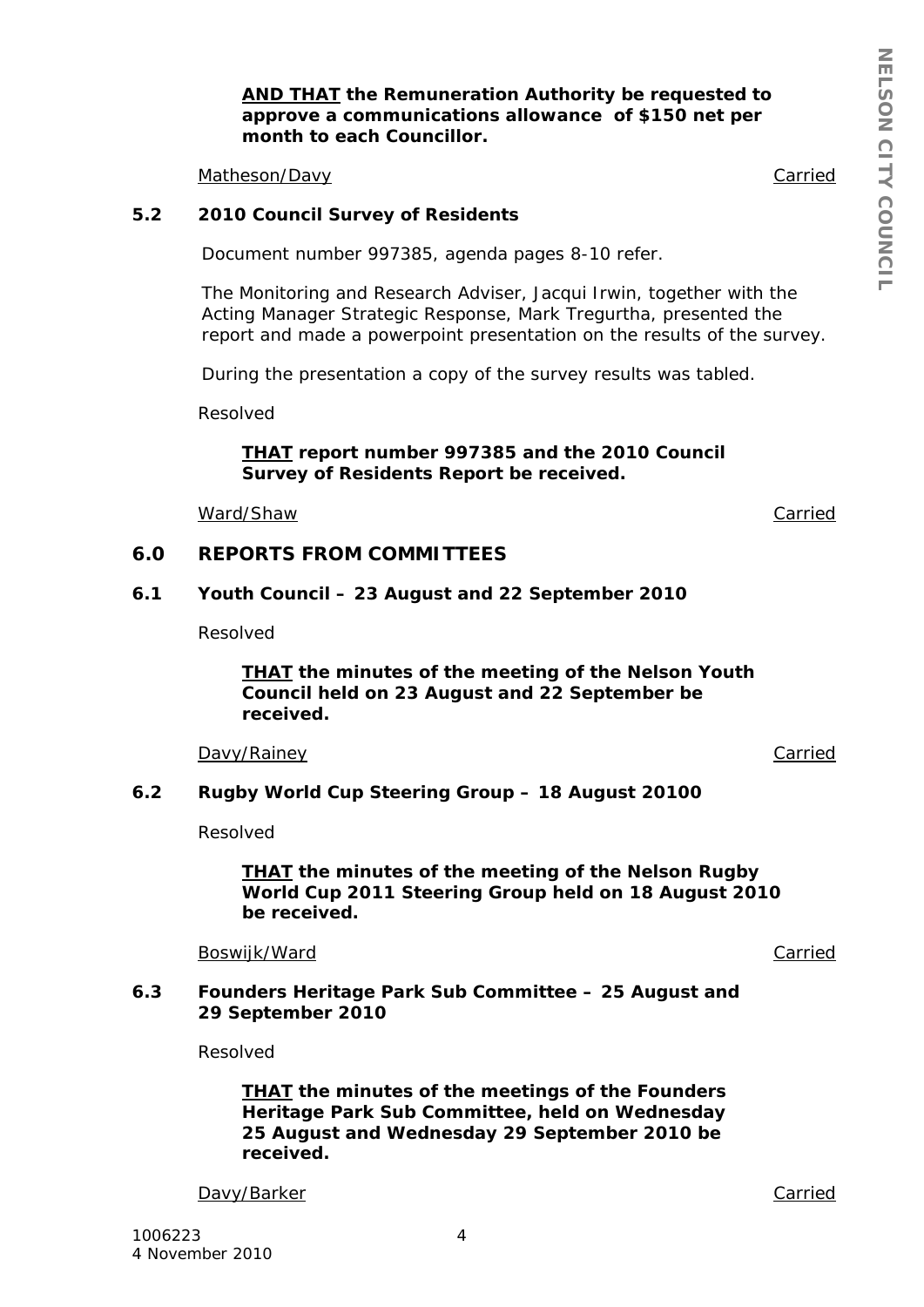## **6.4 No Charge for Residents of Tasman District Recommendation**

The Manager Community Development, Kath Inwood, joined the meeting and spoke to the recommendation to Council from the Founders Heritage Park Committee regarding free entry for residents of Tasman District. She explained that currently Tasman Residents get in to the Park free of charge except when an event is being held and then everybody entering the park has to pay the event charge.

Resolved

## *THAT the residents of Tasman District are not charged the entry fee to Founders Heritage Park.*

His Worship the Mayor/Fulton Carried

# **7.0 PUBLIC FORUM**

### **7.1 Freedom Campers**

The Manager Parks and Facilities, Paul McArthur, joined the meeting and explained the Council's current position agreed in August 2010 regarding freedom campers within the CBD. After discussion it was agreed to monitor the situation over the summer and if necessary re-address the policy next year.

### **7.2 Errol Miller, Greypower Local Body Representative**

The Council agreed to note Mr Miller's comments.

### **7.3 Nelson Residents' Association**

The Council agreed to note the comments from the representatives from the Nelson Residents' Association.

## **8.0 PUBLIC EXCLUDED BUSINESS**

### **8.1 Exclusion of the Public**

Resolved

*THAT the public be excluded from the following parts of the proceedings of this meeting in accordance with section 48(1)(a) of the Local Government Official Information and Meetings Act 1987 on the grounds that the public conduct of this part of the proceedings of the meeting would be likely to result in the disclosure of information for which good reason for withholding exists.* 

### *i) Opera in the Park 2011*

 *Reasons:* 

 *To enable the Council to carry out negotiations or commercial activities without prejudice or disadvantage; or*